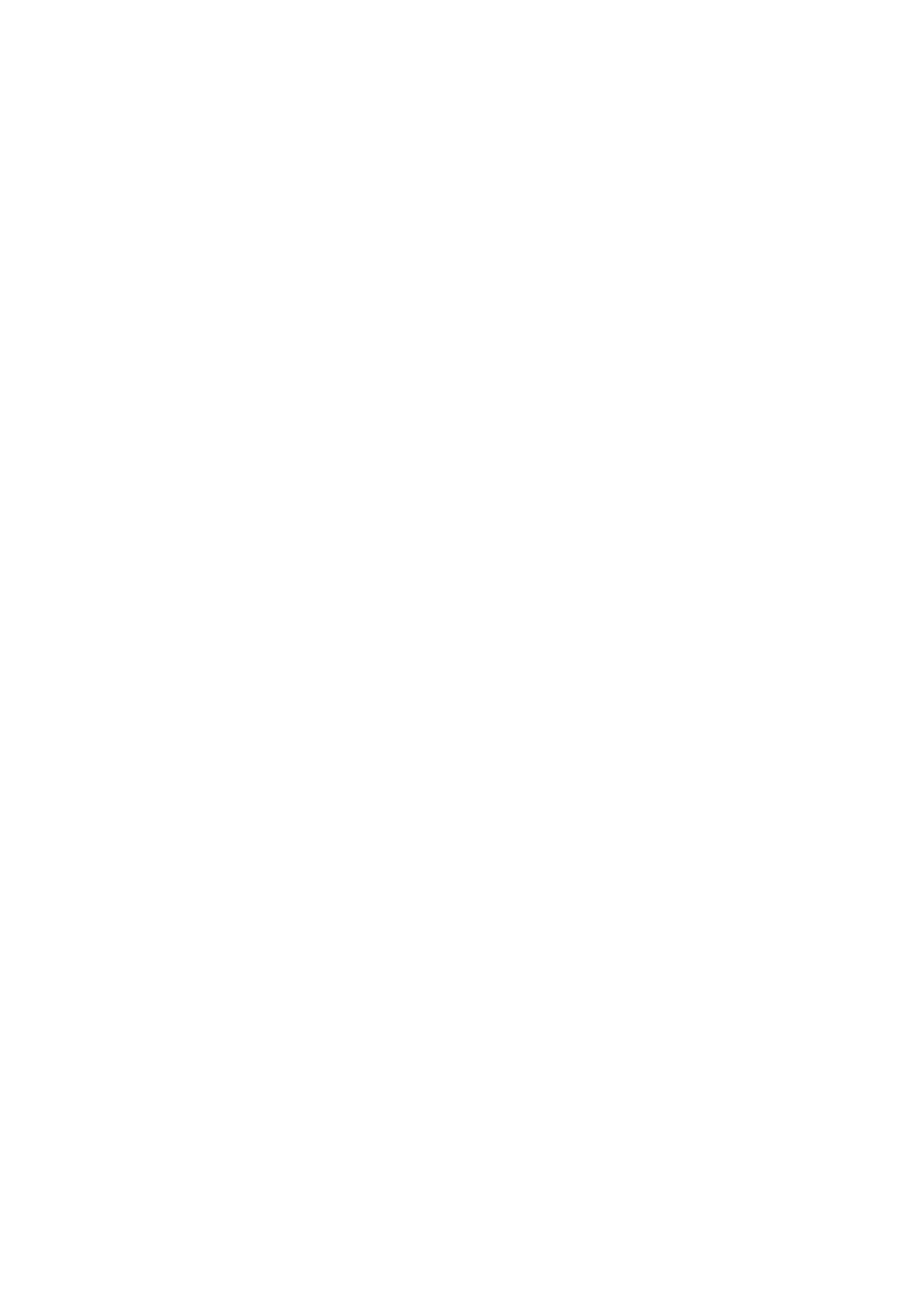#### **الملائكة:10**

കേരള സർക്കാർ പൊതുവിദ്യാഭ്യാസ വകുപ്പിന്റെ കീഴിൽ പ്രവർത്തിക്കുന്ന ഒരു സ്വയംഭരണ സ്ഥാപനമാണ് കേരള സംസ്ഥാന സാക്ഷരതാമിഷൻ അതോറിറ്റി. ബഹുമുഖ തുടർവിദ്യാഭ്യാസപ്രവർത്തനങ്ങളാണ് സാക്ഷരതാമിഷൻ നടത്തിവരുന്നത്. അടിസ്ഥാന സാക്ഷരതാപരിപാടി. നാല്, ഏഴ്, പത്ത്, ഹയർ സെക്കൻഡറി തുലൃതാകോഴ്സുകൾ, വരുമാനവർധകപരിപാടികൾ, സാമൂഹൃ സാക്ഷരതാപരിപാടികൾ, കല-സാംസ്കാരിക പ്രവർത്തനങ്ങൾ എന്നിവയാണ് സാക്ഷരതാമിഷൻ നടത്തിവരുന്ന പ്രധാന പ്രവർത്തനങ്ങൾ. ഇതോടൊപ്പം, പരിസ്ഥിതി സാക്ഷരതാപരിപാടി, ഇതരസംസ്ഥാന തൊഴിലാളികൾക്കുള്ള സാക്ഷ രതാപരിപാടി, ട്രാൻസ്ജൻഡേഴ്സിന് വേണ്ടിയുള്ള തുടർവിദ്യാഭ്യാസ പദ്ധതി തുടങ്ങിയ നൂതന പദ്ധതികളും ആവിഷ്കരിച്ചു നടപ്പാക്കിവരുന്നു.

സാക്ഷരതാമിഷൻ പുതുതായി ആരംഭിച്ച മൂന്ന് ഹ്രസ്വകാല സർട്ടിഫിക്കറ്റ് കോഴ്സുകളാണ് പച്ചമലയാളം, ഗുഡ് ഇംഗ്ലീഷ്, അച്ചീ ഹിന്ദി എന്നിവ. മലയാളം, ഇംഗ്ലീഷ്, ഹിന്ദി എന്നീ ഭാഷകൾ അനായാസം കൈകാര്യം ചെയ്യുന്നതിന് വൃക്തികളെ പ്രാപ്തരാക്കുക എന്ന ലക്ഷ്യത്തോടെയാണ് ഈ മൂന്ന് സർട്ടിഫി ക്കറ്റ് കോഴ്സൂകളും സാക്ഷരതാമിഷൻ ആരംഭിച്ചിരിക്കുന്നത്. ഇവ മുന്നും വെവ്വേറെ കോഴ്സുകളായാണ് നടത്തുന്നത്. കോഴ്സിന്റെ വിശദാംശങ്ങൾ ചുവടെ ചേർക്കുന്നു.

| നമ്പർ | കോഴ്സിന്റെ പേര് | കാലയളവ് | കോഴ്സ് ഫീസ്                                  |
|-------|-----------------|---------|----------------------------------------------|
| 1.    | പച്ചമലയാളം      | 4 മാസം  | രജിസ്ട്രേഷൻ ഫീസ് - 500<br>കോഴ്സ് ഫീസ് - 2000 |
| 2.    | ഗുഡ് ഇംഗ്ലീഷ്   | 4.0000  | രജിസ്ട്രേഷൻ ഫീസ് - 500<br>കോഴ്സ് ഫീസ് - 2000 |
| 3.    | അച്ചീ ഹിന്ദി    | 4.0000  | രജിസ്ട്രേഷൻ ഫീസ് - 500<br>കോഴ്സ് ഫീസ് - 2000 |

#### സർട്ടിഫിക്കറ്റ് കോഴ്സുകളുടെ വിശദാംശങ്ങൾ I.

നിലവിൽ സാക്ഷരതാമിഷന്റെ പത്താംതരം, ഹയർ സെക്കൻഡറി തുലൃതാ കോഴ്സിൽ പഠിക്കുന്നവർക്കും ഔപചാരിക വിദ്യാഭ്യാസ സ്ഥാപനങ്ങളിൽ എട്ടാം ക്ലാസ് മുതൽ ഹയർ സെക്കൻഡറി വരെ പഠിക്കുന്ന വിദ്യാർഥികൾക്കും രജിസ്ട്രേഷൻ ഫീസ്, കോഴ്സ് ഫീസ് എന്നീ ഇനങ്ങളിൽ ആകെ 2000/– രുപ അടച്ചാൽ മതിയാകും.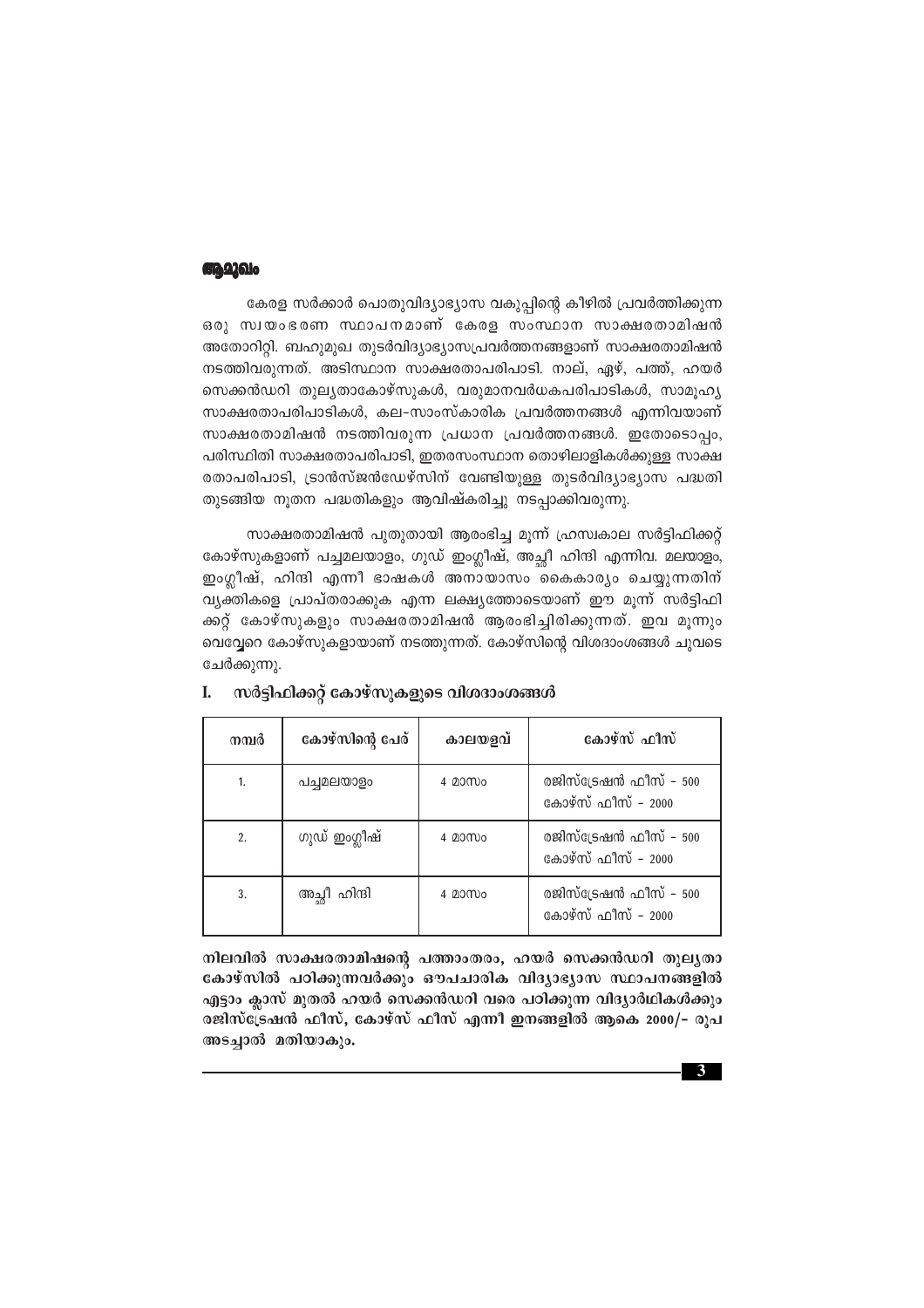| പച്ചമലയാളം                                                                 | ഗുഡ് ഇംഗ്ലീഷ്                                                                              | അച്ഛീ ഹിന്ദി                                                   |  |
|----------------------------------------------------------------------------|--------------------------------------------------------------------------------------------|----------------------------------------------------------------|--|
| മലയാളം തെറ്റില്ലാതെ<br>കൈകാര്യം ചെയ്യുന്നതിന്<br>ഊന്നൽ                     | Focus on spoken<br>communication                                                           | ഹിന്ദി സംസാരിക്കുന്നതിന്<br>ഊന്നൽ                              |  |
| മലയാളഭാഷയിലും വ്യാകരണ<br>ത്തിലും സാമാന്യ അറിവിന്<br>പര്യാപ്തമായ പാഠഭാഗങ്ങൾ | Language for common<br>language functions like<br>Greeting, Requesting,<br>Negotiating etc | സാമാന്യ ആശയവിനിമയ<br>ത്തിന് സഹായകമാകുന്ന<br>ഭാഷാശേഷിക്ക് ഊന്നൽ |  |
| മലയാളസാഹിതൃത്തെ<br>സംബന്ധിക്കുന്ന<br>സാമാനൃപരിചയം                          | Centered around the use of<br>language in context                                          | സാമാന്യ എഴുത്തിന്<br>ആവശൃമായ വ്യാകരണം                          |  |
| പ്രായോഗികപരിചയം                                                            | Activity based and learner<br>oriented Grammar taught<br>indirectly                        | പ്രായോഗികപരിചയം                                                |  |
| മലയാളം കംപ്യൂട്ടിങ്                                                        |                                                                                            |                                                                |  |

**II.**

 $\mathbf{p}_\text{2}$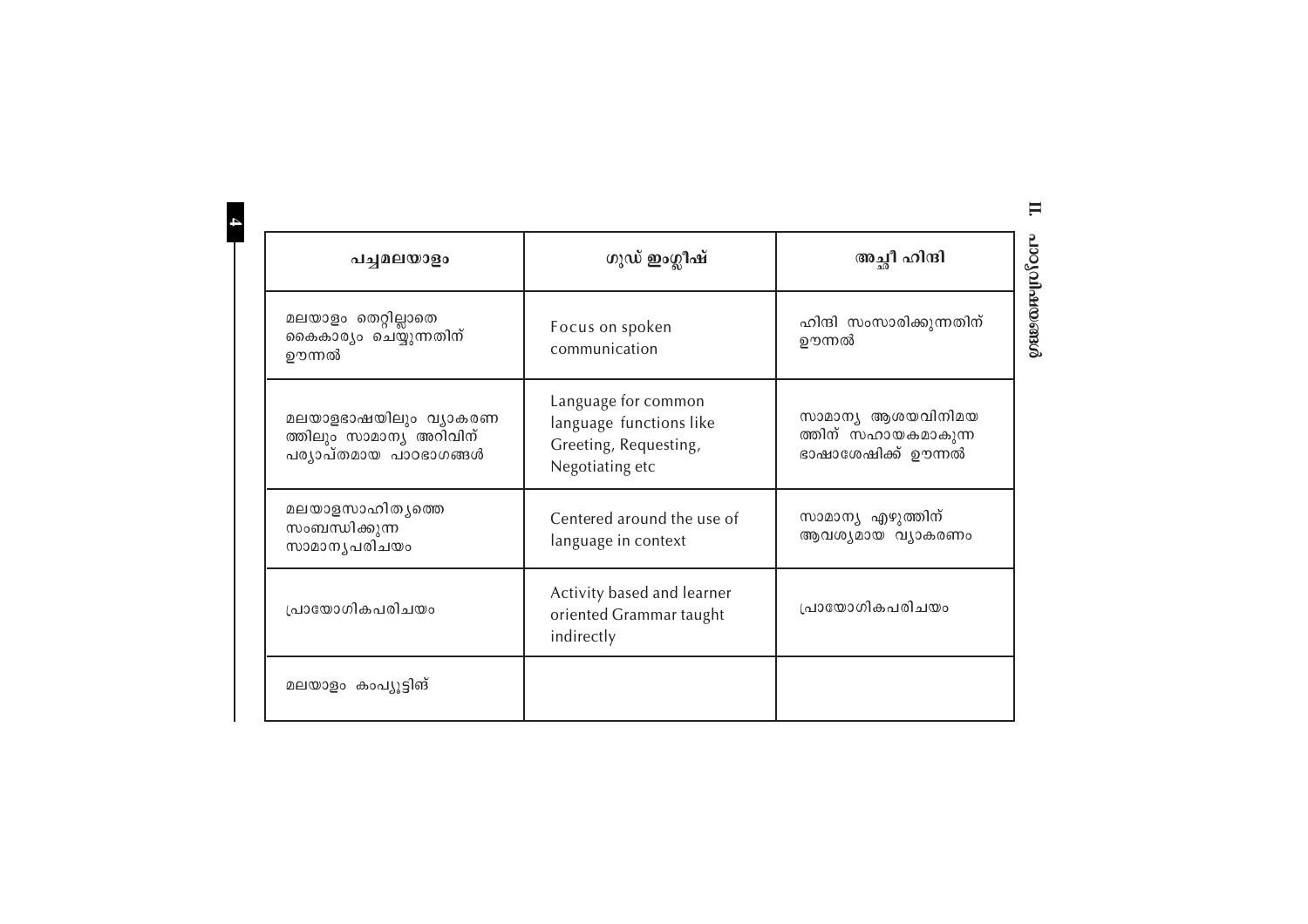#### III. ബോധനരീതി

പച്ചമലയാളം, ഗുഡ് ഇംഗ്ലീഷ്, അച്ഛീ ഹിന്ദി സർട്ടിഫിക്കറ്റ് കോഴ്സുകളുടെ ബോധനരീതി സമ്പർക്കപഠന ക്ലാസുകളുടെ ഘടനയിലും സ്വഭാവത്തി ലുമാണ് നടത്തുന്നത്.

#### IV. പഠനസാമഗ്രികൾ

സർട്ടിഫിക്കറ്റ് കോഴ്സുകളിൽ രജിസ്റ്റർ ചെയ്യുന്നവർക്ക് അതത് കോഴ്സു കളുടെ പഠനസാമഗ്രികൾ (പുസ്തകം) സാക്ഷരതാമിഷൻ നൽകുന്നതാണ്.

#### V ക്ലാസുകൾ

- കോഴ്സ് കാലയളവ് നാല് മാസമാണ്. ഓരോ കോഴ്സിനും 60 മണിക്കൂർ ക്ലാസുകൾ ഉണ്ടായിരിക്കും. ഞായറാഴ്ചകളിലും അവധി ദിവസങ്ങളി ലുമാണ് ക്ലാസുകൾ നടത്തുന്നത്. 50 പഠിതാക്കൾക്ക് ഒരു സമ്പർക്കപഠന ക്ലാസ് എന്ന രീതിയിൽ എല്ലാ ജില്ലകളിലും ക്ലാസുകൾ ക്രമീകരിക്കും. പഠിതാക്കളുടെ എണ്ണത്തിന് അനുസരിച്ച് ക്ലാസുകളുടെ എണ്ണം വർദ്ധിപ്പി ക്കുകയും ബ്ലോക്ക്/മുനിസിപ്പൽ/ഗ്രാമ പഞ്ചായത്ത് തലങ്ങളിലേക്ക് വ്യാപിപിക്കുകയും ചെയ്യും. ഓരോ കോഴ്സിനും അതത് വിഷയത്തിൽ അക്കാദമിക യോഗൃതകളുള്ള അധ്യാപകർ ക്ലാസുകൾ എടുക്കും. ക്ലാസിന്റെ സുഗമമായ നടത്തിപ്പിനുള്ള ചുമതല ജില്ലാ പ്രോജക്ട് കോ– ഓർഡിനേറ്റർമാർ, സെന്റർ കോ-ഓർഡിനേറ്റർമാർ എന്നിവർക്കായിരിക്കും.
- സ്കൂളിലെ വിദ്യാർഥികൾ, അധ്യാപകർ, രക്ഷിതാക്കൾ, അനധ്യാപകർ എന്നിവർക്ക് കോഴ്സിൽ രജിസ്റ്റർ ചെയ്യാവുന്നതാണ്.
- ഒരു സ്കൂളിലെ 20 പേർ സർട്ടിഫിക്കറ്റ് കോഴ്സിന് രജിസ്റ്റർ ചെയ്തിട്ടു ണ്ടെങ്കിൽ ആ സ്കൂളിൽ സമ്പർക്കപഠനകേന്ദ്രം അനുവദിക്കുന്നതാണ്.
- ∙ നിലവിൽ പത്താംതരം, ഹയർ സെക്കൻഡറി തുലൃതാകോഴ്സിൽ പഠിക്കുന്നവർക്ക് ശനിയാഴ്ച മാത്രമായിരിക്കും സമ്പർക്കപഠനകാസ്.

#### VI. പ്രായപരിധി, അടിസ്ഥാന വിദ്യാഭ്യാസ യോഗൃത

- രജിസ്ട്രേഷൻ സമയത്ത് 17 വയസ്സ് പൂർത്തിയായിരിക്കണം.
- എട്ടാം ക്ലാസ് വിജയിച്ചിരിക്കണം.
- നിലവിൽ എട്ട് മുതൽ ഹയർ സെക്കൻഡറി വരെയുള്ള ക്ലാസുകളിൽ പഠിച്ചുകൊണ്ടിരിക്കുന്ന വിദ്യാർഥികൾക്കും കോഴ്സിൽ ചേരാവുന്നതാണ്. (ഇവർക്ക് മേൽസൂചിപ്പിച്ച പ്രായപരിധി ബാധകമല്ല).

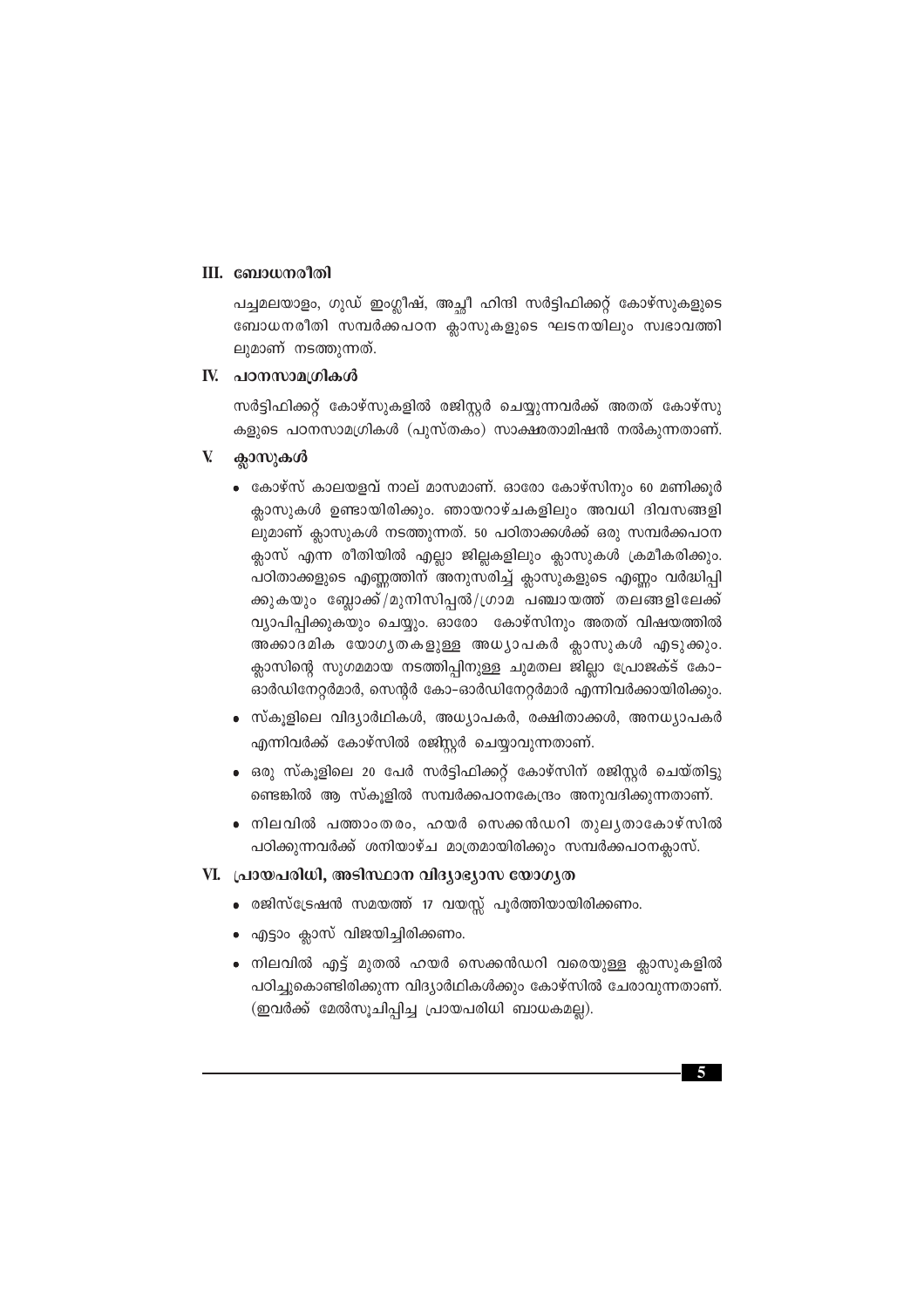#### VII. രജിസ്ട്രേഷൻ സംബന്ധിച്ച വിവരങ്ങൾ

#### അപേക്ഷിക്കേണ്ട രീതി

- ∙ അപേക്ഷാഫോറം സാക്ഷരതാമിഷന്റെ വെബ്സൈറ്റിൽ ലഭൃമാണ് (www.literacymissionkerala.org). വെബ്സൈറ്റിൽനിന് ഫോറം ഡൗൺലോഡ് ചെയ്ത് അപേക്ഷിക്കാവുന്നതാണ്.
- അപേക്ഷാഫോറം, പ്രോസ്പെക്ടസ് എന്നിവ സംബന്ധിച്ച വിവരങ്ങൾ സംസ്ഥാന സാക്ഷരതാമിഷൻ ഓഫീസ്, ജില്ലാ ഓഫീസുകൾ, വികസന/ തുടർവിദ്യാകേന്ദ്രങ്ങൾ എന്നിവിടങ്ങളിൽനിന്ന് ലഭിക്കുന്നതാണ്. ജില്ലാ സാക്ഷരതാമിഷൻ ഓഫീസുകളുടെ വിലാസവും ഫോൺ നമ്പരും അനു ബന്ധമായി ചേർത്തിട്ടുണ്ട്.

#### ഫീസ് അടയ്ക്കേണ്ട രീതി

രജിസ്ട്രേഷൻ ഫീസ്, കോഴ്സ് ഫീസ് എന്നിവ സംസ്ഥാന സാക്ഷരതാ മിഷൻ ഡയറക്ടറുടെ തിരുവനന്തപുരം എസ്.ബി.ഐ. ശാസ്തമംഗലം ബ്രാഞ്ചിലുള്ള അക്കൗണ്ടിൽ അടയ്ക്കേണ്ടതാണ് (തെരഞ്ഞെടുത്ത കോഴ്സിന്റെ അക്കൗണ്ടിൽ വേണം ഫീസ് അടയ്ക്കേണ്ടത്).

#### അക്കൗണ്ട് നമ്പരുകൾ

| പച്ചമലയാളം    | 38444973213 |
|---------------|-------------|
| ഗുഡ് ഇംഗ്ലീഷ് | 38444973881 |
| അച്ഛീ ഹിന്ദി  | 38444973609 |

#### നിർദ്ദേശങ്ങൾ

- 1) ബാങ്കിൽ നിശ്ചിത ഫീസടച്ച ചെലാൻ അപേക്ഷയോടൊപ്പം വയ്ക്കേണ്ട താണ്.
- 2) ജനനത്തീയതി തെളിയിക്കുന്നതിന് പഠിച്ചിരുന്ന വിദൃാലയത്തിലെ അഡ്മിഷൻ രജിസ്റ്ററിന്റെ പകർപ്പ്/ബന്ധപ്പെട്ട തദ്ദേശസ്വയംഭരണ സ്ഥാപ നങ്ങളിൽനിന്നും ലഭിക്കുന്ന ജനനസർട്ടിഫിക്കറ്റ്/സ്കൂൾ സർട്ടിഫിക്കറ്റ് ഇവയിൽ ഏതെങ്കിലും ഒന്നിന്റെ പകർപ്പ് സാക്ഷ്യപ്പെടുത്തി ഹാജരാക്കേ ണ്ടതാണ്.
- 3) ഒരു ബാച്ചിൽ ഒരു കോഴ്സിനുമാത്രമേ ഒരാൾക്ക് അഡ്മിഷൻ അനുവദിക്കു കയുള്ളൂ.

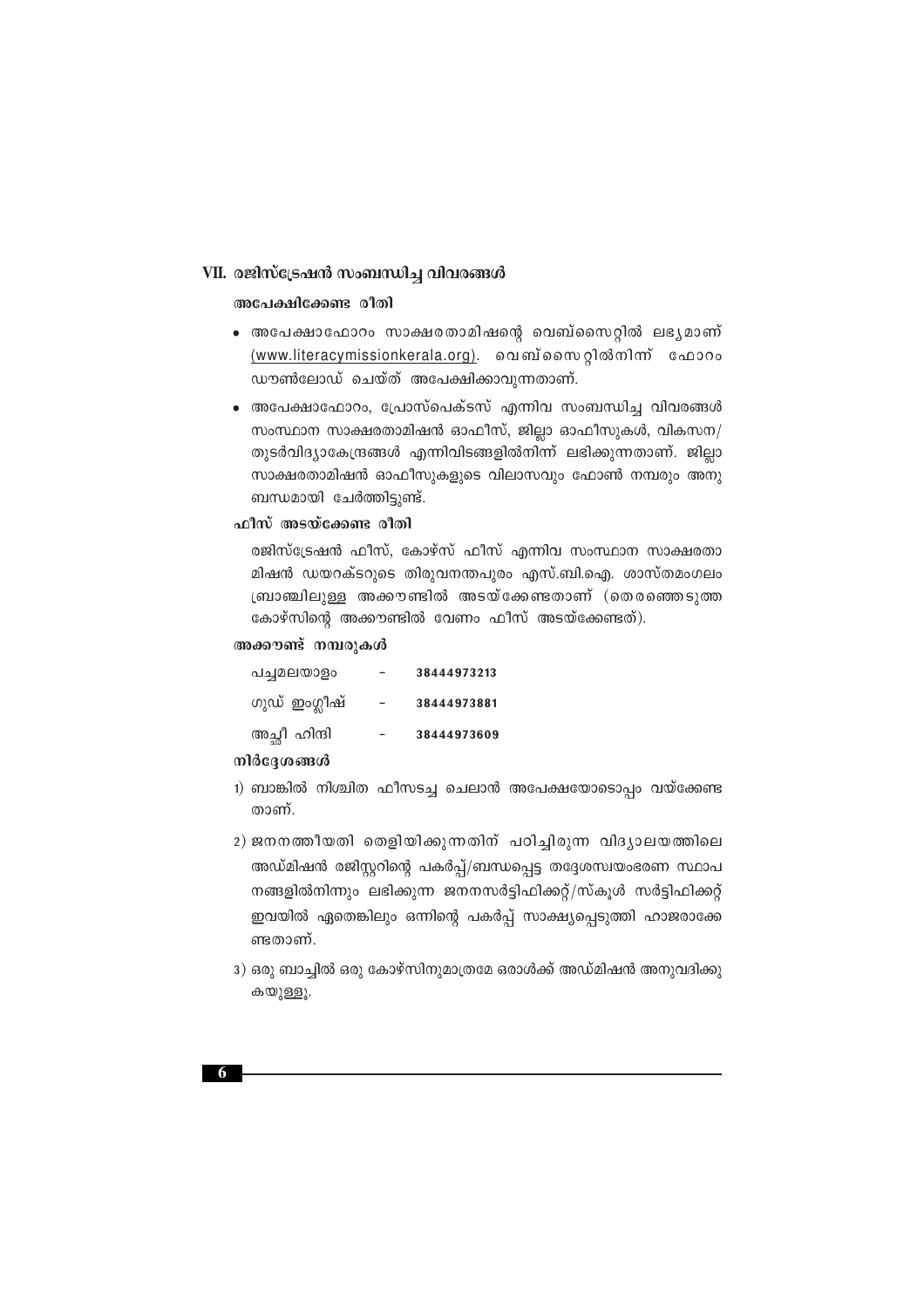- 4) പത്താംതരം, ഹയർ സെക്കൻഡറി തുലൃതാകോഴ്സിൽ പഠിക്കുന്നവർ അപേക്ഷാഫോറത്തിൽ പ്രസ്തുത വിവരം രേഖപ്പെടുത്തേണ്ടതാണ്.
- 5) സ്കൂൾ വിദ്യാർഥികൾ പ്രസ്തുത വിവരം അപേക്ഷാഫോറത്തിൽ രേഖപ്പെ ടുത്തേണ്ടതാണ്.
- 6) തുലൃതാകോഴ്സ് പഠിതാക്കൾ ജില്ലാ കോ-ഓർഡിനേറ്ററെ കൊണ്ടും സ്കൂൾ വിദ്യാർഥികൾ സ്കൂൾ മേധാവിയെ കൊണ്ടും അപേക്ഷാഫോറ ത്തിൽ സാക്ഷ്യപ്പെടുത്തേണ്ടതാണ്.
- 7) അപേക്ഷയിൽ പതിക്കുന്ന ഫോട്ടോ സ്വയം സാക്ഷ്യപ്പെടുത്തിയിരിക്കണം.
- 8) അപേക്ഷാഫോറം പൂരിപ്പിക്കുന്നതിന് മുമ്പായി പ്രോസ്പെക്ടസിലെ നിർദ്ദേശങ്ങൾ ശ്രദ്ധാപൂർവം വായിക്കേണ്ടതാണ്. അപൂർണവും തെറ്റായ  $n$ വിവരങ്ങൾ ഉൾക്കൊള്ളുന്നതുമായ അപേക്ഷകൾ നിരസിക്കുന്നതാണ്.
- 9) അപേക്ഷയോടൊപ്പം അനുബന്ധ രേഖകളുടെ സാക്ഷ്യപ്പെടുത്തിയ പകർപ്പുകൾ മാത്രം സമർപ്പിക്കുക.
- 10)പൂരിപ്പിച്ച അപേക്ഷകൾ നിശ്ചിത തീയതിക്കുള്ളിൽ അതതു ജില്ലാ സാക്ഷ @താമിഷൻ ഓഫീസിലേക്കോ സംസ്ഥാന സാക്ഷരതാമിഷൻ ഓഫീസി ലേക്കോ (ഡയറക്ടർ, കേരള സംസ്ഥാന സാക്ഷരതാമിഷൻ അതോറിറ്റി, 'അക്ഷരം', പേട്ട ഗവ. ബോയ്സ് ഹയർ സെക്കൻഡറി സ്കുളിന് സമീപം, പേട്ട പി.ഒ., തിരുവനന്തപുരം-24) നേരിട്ട് നൽകുകയോ തപാൽ മുഖേന അയയ്ക്കുകയോ ചെയ്യാവുന്നതാണ്.

#### VIII.അപേക്ഷിക്കേണ്ട അവസാന തീയതി

2022 മാർച്ച് 10

**7**